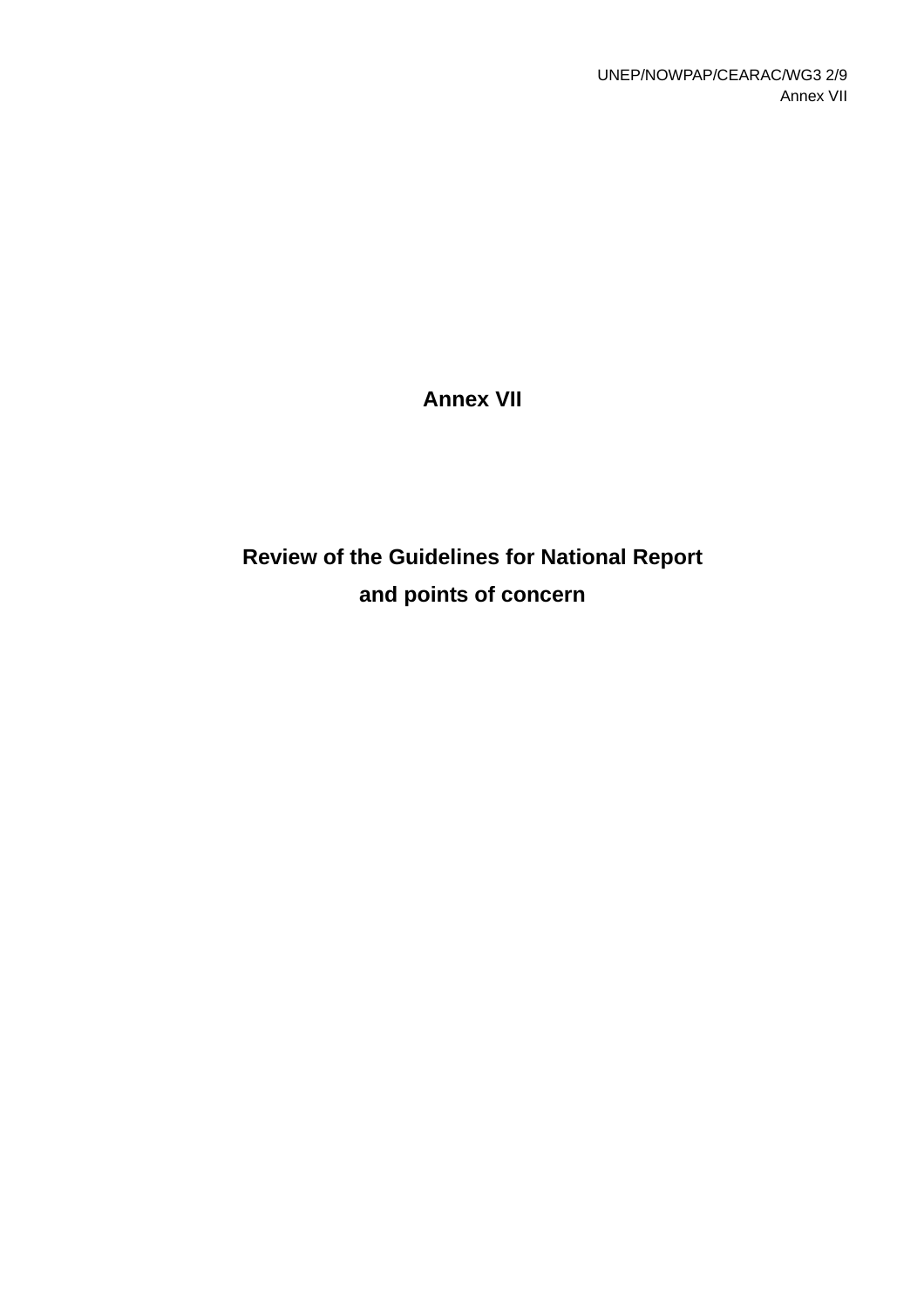### **Annex VII**

#### **Review of the Guidelines for National Report and points of concern (Revised in the 2nd WG3 Meeting)**

National Report gives basis for creating common understanding through reporting present situation of Harmful Algal Blooms (HAB) in each country. Such common understanding forms a starting point of the discussion about monitoring, assessment, and policy concerning HAB for marine environmental conservation in NOWPAP region, which is the final goal of NOWPAP WG3.

National Report is prepared by each country of NOWPAP. Each country is responsible for the contents. Its major contents shall be applied fields of monitoring of HAB and its results, which help us to understand problems and activities about HAB in NOWPAP region.

Its table of contents shall follow the National Report Guideline. The contents of each chapter shall be prepared by taking account of the following points of concern as well as contributing to NOWPAP activity.

#### I. INTRODUCTION

- Definition of red tide in its own country shall be described.
- General explanation of present situation of HAB in its own country shall be made.
- General description of characteristic of marine and coastal environment of NOWPAP region in its own country shall be made.

#### II. DATA AND INFORMATION USED

- Data and information used for the report shall be explained. It is important to understand how to obtain data and information and what data sources are in order to evaluate the quality of the report.

#### III. RESULT

- The contents of chapters are made by following the guideline, which was proposed in the  $1<sup>st</sup> WG3$  Meeting in 2003 and revised in the  $2<sup>nd</sup> WG3$  Meeting in 2004.
	- 1. Situation of HAB Occurrence
		- This chapter introduces situation of HAB based on the table in guideline.
	- 2. Information of Monitoring
		- Monitoring activities in your country are described based on guideline.
	- 3. Progress of Researches and Studies to Cope with HAB
		- Present researches and studies about HAB in your country are introduced.
		- Topics suggested by the guideline are causative species, toxicity analysis, mechanism of occurrence, and mitigation measures.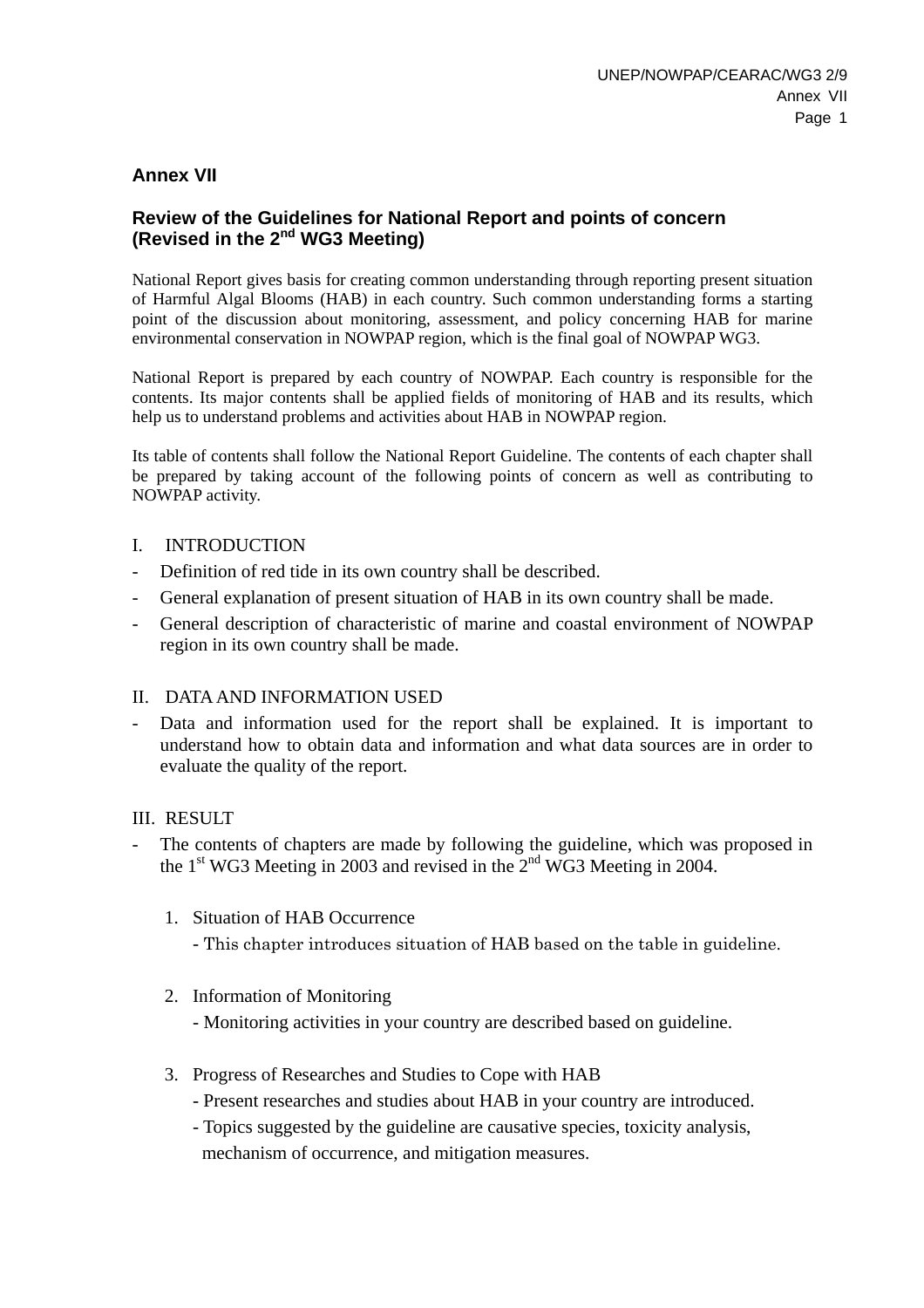- 4. Literature including newly obtained information
	- New information about HAB is introduced.
	- The CEARAC secretariat recommends structure (sections) of this chapter is made based on the categories of HAB Reference Database, which are "Occurrence and Monitoring", "Mechanism and Environment" "Physiology", "Taxonomy", "Mitigation and Management", and "Others".
- 5. Training Activity to Cope with HAB
	- Based on the guideline, training activities to which your county is related are described.
- 6. National Priority for Future Activities to Cope with HAB - Activities concerning HAB, which your country is implementing, are described.
- 7. Suggested Activity for NOWPAP Region
	- Activities for HAB in the NOWPAP region are suggested.
	- Future activities for WG3 are suggested.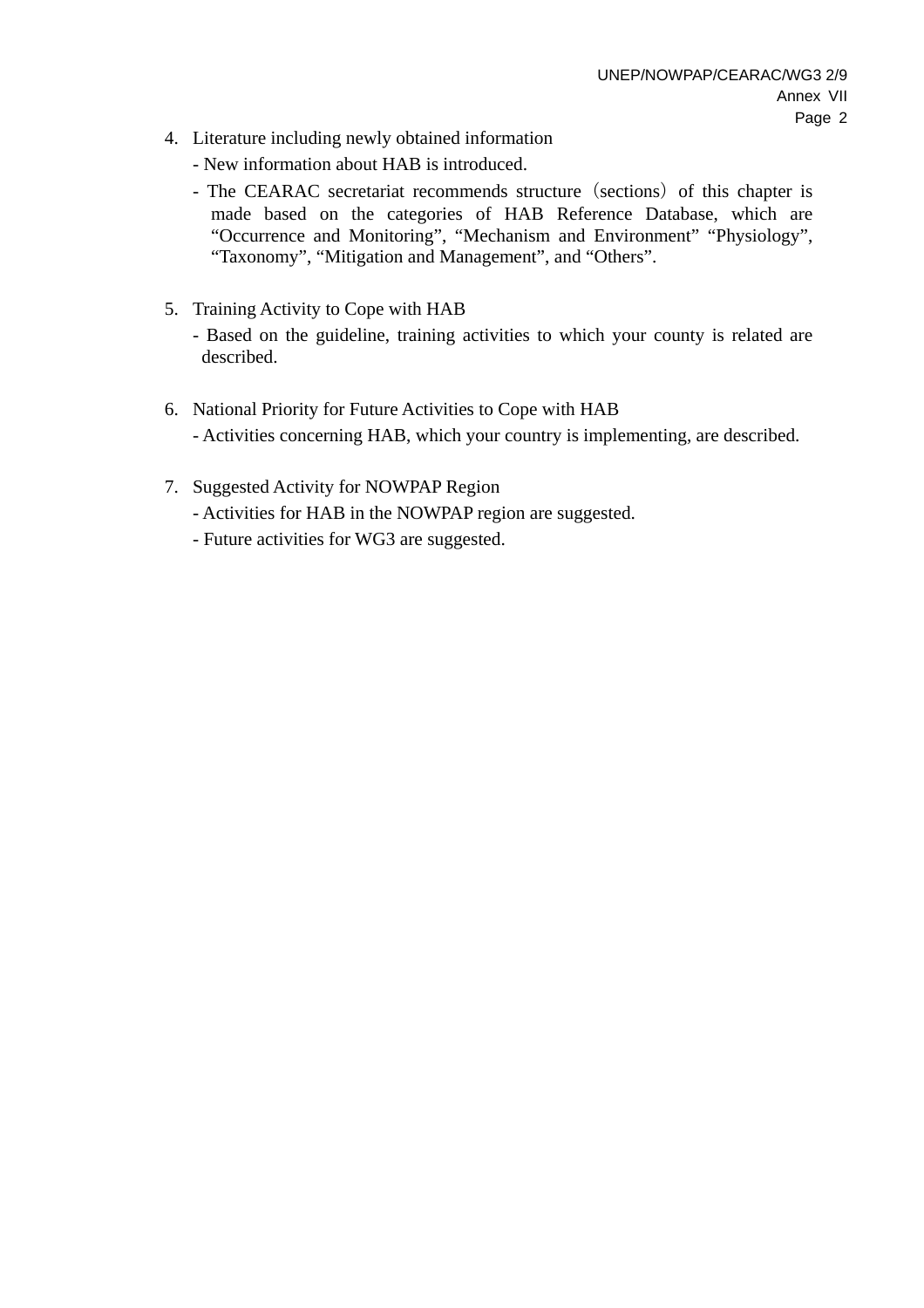## Guidelines for National Report of Working Group3 (Revised in the  $2<sup>nd</sup>WG3 Meeting$ )

#### (1) Concept

National reports should aim at the accumulation of reliable data and information to integrate knowledge on HABs in the NOWPAP Region in near future. It is important to keep the consistency among the reports from all NOWPAP Members.

#### (2) Proposed Content

The National Report could be constructed of following chapters. The author of the National Report shall try to follow this guideline as well as possible in order to make it easier to compile the Intergraded Report. The author shall indicate reasons if some details in the guideline could not be provided.

- I. Introduction
- II. Data and information used
- III. Result
	- 1. Situation of HAB occurrence (frequency, duration, extensiveness, cell density, and toxicity/damage)
	- 2. Information of Monitoring (methodology, parameters, and results)
	- 3. Progress of research activities on HAB (causative species, toxicity analysis, mechanism of occurrence, mitigation measures, etc.)
	- 4. Introduction of literature including newly obtained information
	- 5. Training activities to cope with HAB
	- 6. National priority for future activities to cope with HAB
	- 7. Suggested activities for the NOWPAP Region

#### (3) Proposed Format

The detailed format of each chapter is proposed below.

#### 1. Situation of HAB Occurrence

Simply fill up the table below.

| Event<br>No. | Location<br>(name<br>of the | Approximate<br>Area suffered<br>(km2) | Type of<br>HAB | Duration<br>(dd/mm/yy | Causative<br>species | Max.<br>cell<br>density | Mitigation<br>Activity<br>and | Damage      |          |
|--------------|-----------------------------|---------------------------------------|----------------|-----------------------|----------------------|-------------------------|-------------------------------|-------------|----------|
|              | sea area)                   |                                       | Red tide       | $-dd/mm/yy)$          |                      |                         | effectiveness                 | Fishery     | Human    |
|              | $*1$                        |                                       | or Toxic       | $*2$                  |                      |                         |                               | resources*3 | health*4 |
|              |                             |                                       |                |                       |                      | cells/L                 |                               |             |          |
|              |                             |                                       |                |                       |                      |                         |                               |             |          |
|              |                             |                                       |                |                       |                      |                         |                               |             |          |
|              |                             |                                       |                |                       |                      |                         |                               |             |          |
|              |                             |                                       |                |                       |                      |                         |                               |             |          |
|              |                             |                                       |                |                       |                      |                         |                               |             |          |
|              |                             |                                       |                |                       |                      |                         |                               |             |          |

\*1: provide a map(s) or coordinates showing the HAB area

\*2: provide dates when HAB are occurring if it is possible

\*3: Approximate damage in US\$.

\*4: Number of death and patients